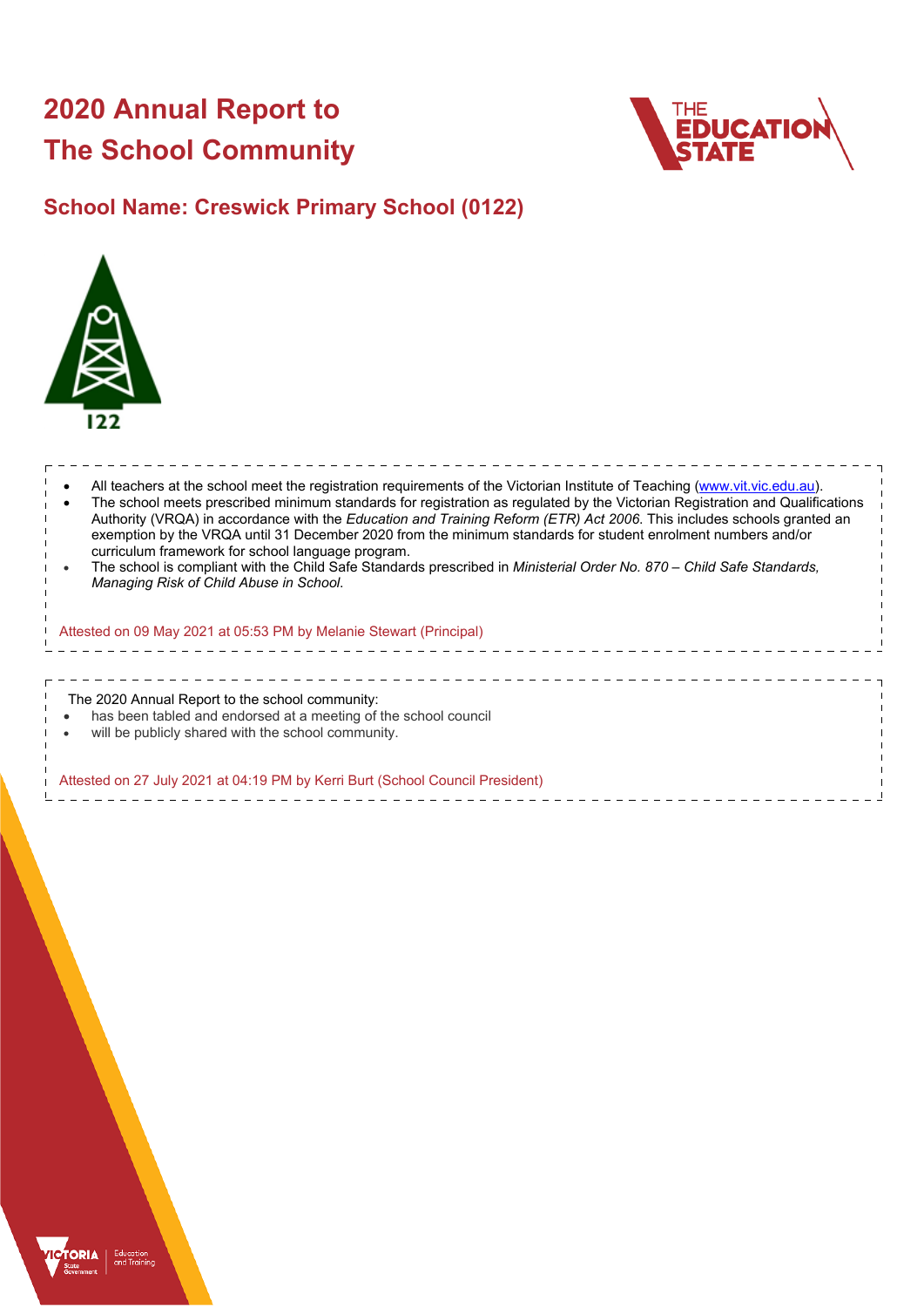

# How to read the Annual Report

# What has changed for the 2020 Annual Report?

#### **Improved appearance**

The appearance of the Performance Summary has been updated to more clearly represent information and to assist interpretation and comparison of individual school's data with state averages and similar school groups.

#### **School performance data**

The Victorian community's experience of COVID-19, including remote and flexible learning, had a significant impact on normal school operations. This impacted the conduct of assessments and surveys. Readers should be aware of this when interpreting the Performance Summary.

For example, in 2020 school-based surveys ran under changed circumstances, and NAPLAN was not conducted. Absence and attendance data may have been influenced by local processes and procedures adopted in response to remote and flexible learning.

Schools should keep this in mind when using this data for planning and evaluation purposes. Those schools who participated in the Student Attitudes to School survey in 2020 should also refer to the advice provided regarding the consistency of their data.

# What does the *'About Our School'* section refer to?

The About Our School section provides a brief background on the school, an outline of the school's performance over the year and future directions.

The 'School Context' describes the school's vision, values and purpose. Details include the school's geographic location, size and structure, social characteristics, enrolment characteristics and special programs.

The 'Framework for Improving Student Outcomes (FISO)' section includes the improvement initiatives the school has selected and the progress they have made towards achieving them.

# What does the *'Performance Summary'* section of this report refer to?

The Performance Summary includes the following:

#### **School Profile**

- student enrolment information
- the school's 'Student Family Occupation and Education' category
- a summary of parent responses in the Parent Opinion Survey, shown against the statewide average for Primary schools
- school staff responses in the area of School Climate in the School Staff Survey, shown against the statewide average for Primary schools

#### **Achievement**

- English and Mathematics for Teacher Judgements against the curriculum
- English and Mathematics for National Literacy and Numeracy tests (NAPLAN). *Note: NAPLAN tests were not conducted in 2020*

### **Engagement**

Student attendance at school

### **Wellbeing**

Student responses to two areas in the Student Attitudes to School Survey:

- Sense of Connectedness
- Management of Bullying

Results are displayed for the latest year and the average of the last four years (where available).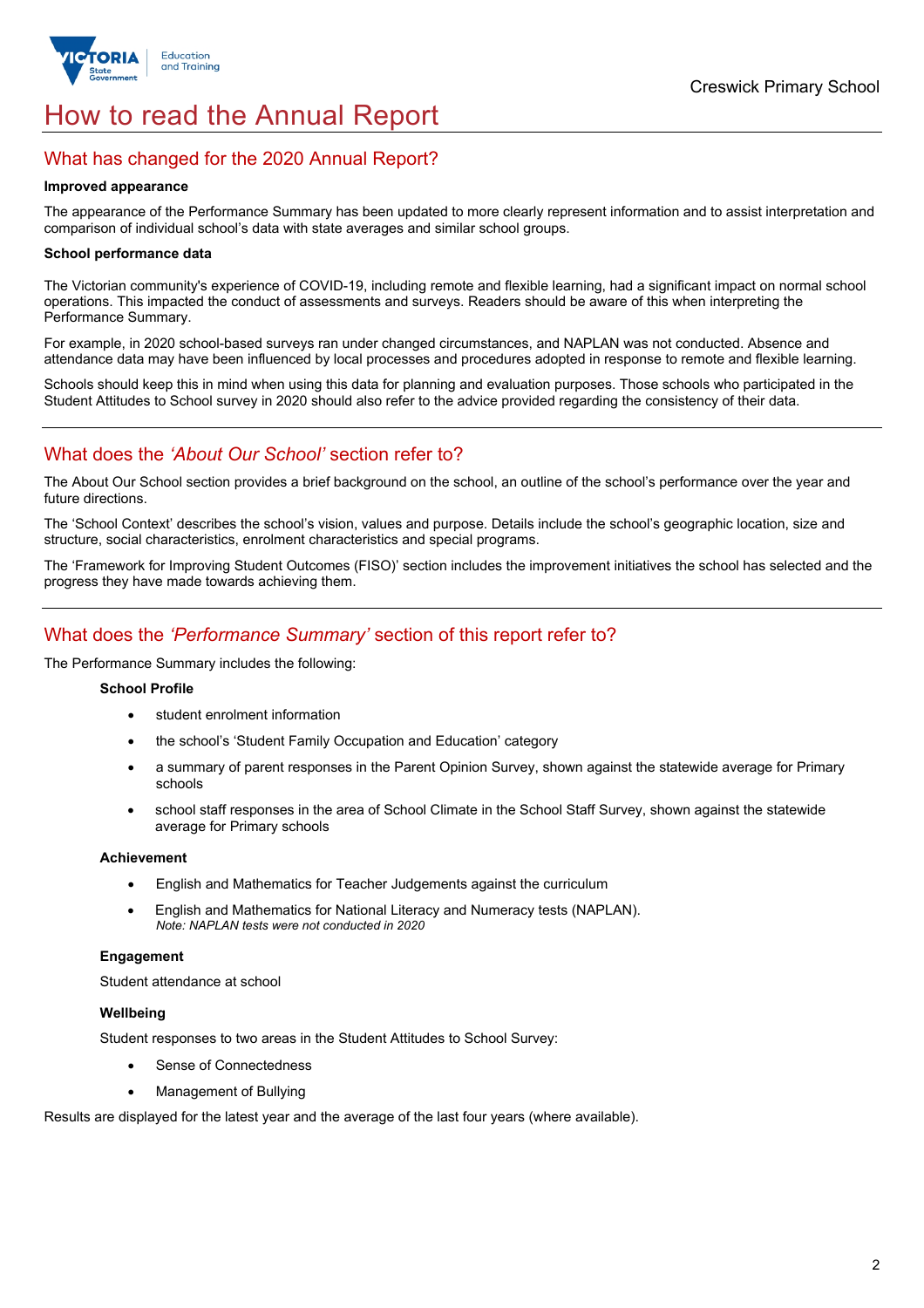

# How to read the Annual Report (continued)

### What do *'Similar Schools'* refer to?

Similar Schools are a group of Victorian government schools with similar characteristics to the school.

This grouping of schools has been created by comparing each school's socio-economic background of students, the number of non-English speaking students and the school's size and location.

# What does *'NDP'* or '*NDA*' mean?

'NDP' refers to no data being published for privacy reasons or where there are insufficient underlying data. For example, very low numbers of participants or characteristics that may lead to identification will result in an 'NDP' label. For the 2020 Student Attitudes to School survey, specifically, the similar school group averages are replaced by 'NDP' where less than 50% of schools in a given similar school group did not participate in the 2020 survey.

'NDA' refers to no data being available. Some schools have no data for particular measures due to low enrolments. There may be no students enrolled in some year levels, so school comparisons are not possible.

Note that new schools only have the latest year of data and no comparative data from previous years. The Department also recognises unique circumstances in Specialist, Select Entry, English Language, Community Schools and schools that changed school type recently, where school-to-school comparisons are not appropriate.

# What is the *'Victorian Curriculum'*?

The Victorian Curriculum F–10 sets out what every student should learn during his or her first eleven years of schooling. The curriculum is the common set of knowledge and skills required by students for life-long learning, social development and active and informed citizenship.

The Victorian Curriculum is assessed through teacher judgements of student achievement based on classroom learning.

The curriculum has been developed to ensure that school subjects and their achievement standards enable continuous learning for all students, including students with disabilities.

The 'Towards Foundation Level Victorian Curriculum' is integrated directly into the curriculum and is referred to as 'Levels A to D'.

'Levels A to D' may be used for students with a disability or students who may have additional learning needs. These levels are not associated with any set age or year level that links chronological age to cognitive progress (i.e. there is no age expected standard of achievement for 'Levels A to D').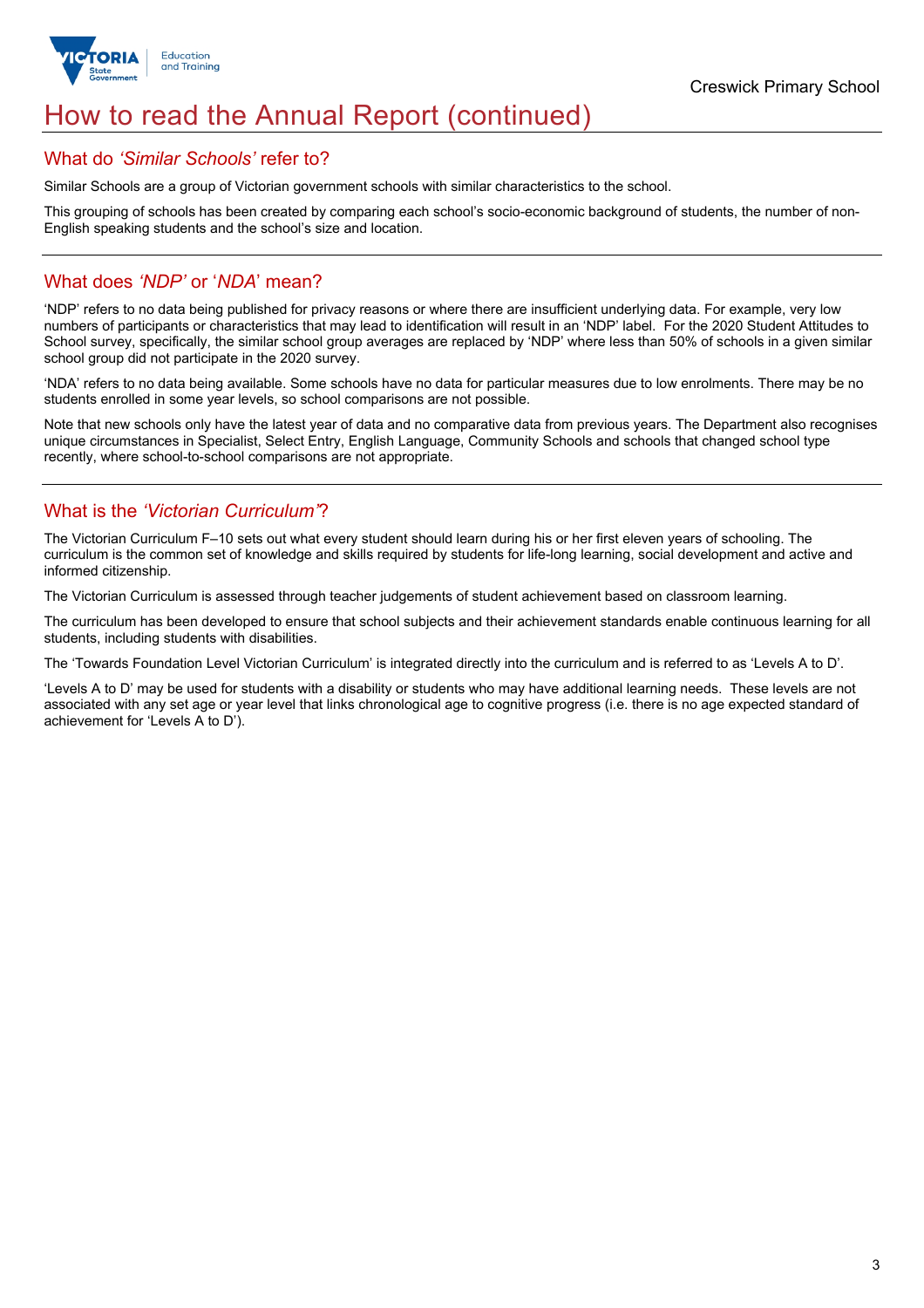

# **About Our School**

# **School context**

Creswick Primary School is located 18km North of Ballarat in the Hepburn Shire.

Creswick Primary School's vision is to create a respectful and welcoming environment where parents, teachers and community members nurture students to achieve their best on an academic, social and emotional level.

Creswick Primary School's mission is to provide an excellent education in a vibrant, safe and caring environment that challenges all students to achieve their personal best.

Creswick Primary School's objective is to ensure the staff, students, parents and wider community, work cooperatively to form strong partnerships in order to build a culture of lifelong learning for all students.

- Creswick Primary School's values are Respect, Resilience, Safety and Personal Best
- Respect Treating people and property with consideration and manners
- Safety Moving and playing carefully in the school and community
- Resilience Able to persevere with challenges and disappointments
- Personal Best –Applying ourselves fully in all tasks and situations

Creswick Primary School is committed to gaining continuous learning for all students. The school strives to:

- Assist each child to achieve high standards in literacy and numeracy
- Explicitly teach our values and social competency skills through our School Wide Positive Behavior Framework
- Make links too and strengthen our local community

- Find and develop individual strengths and areas of passion for each child.Classrooms are well equipped with sufficient space to meet all educational needs. Specialist classrooms include an Art Craft room, Multi-Purpose Building and a Library. The Gallery and our Multi-Purpose Building are utilised for a wide range of activities, including the Friday afternoon assemblies and breakfast club twice a week.

Play grounds are extensive and feature a broad range of equipment that is regularly checked by the OHS Committee. We also have facilities that cater to a Before and After school care program.

Our classroom programs are complimented by many extra-curricular activites. These activities enhance the community engagement in learning and support the development of individual student interests. Some of these activities include: Sporting Schools, Year 5/6 Extension activities, Leadership Training, Year 2-6 camps, Music Tuition, multi-aged Families groups, Lunchtime Legends, Fitness is Fun and a variety of sporting pursuits. Due to COVID-19 in 2020 many of these extra curricular activities were limited.

There is a strong partnership between the school and the wider community and a high level of parent participation. Parents support the school program in many roles including classroom helpers, trained intervention assistants, volunteers at breakfast club, mentors in extension activities, volunteers in the canteen, fundraising and as members of the Parents Association and School Council. Again due to the 2020 pandemic, parent in school participation was limited due to restrictions, although parent partnerships were strengthened during remote and flexible learning The community is fortunate in having for its use, extensive and varied recreational facilities, a number of active service

clubs and organisations catering for children's recreational needs. Being the largest Primary School in a small town we believe that we have a responsibility to actively promote and engage with our community.

Students are encouraged to participate in community events, sporting teams in the town and other engagement activities.

Community partnerships are maintained with the Lawn Bowling Club, RSL, Creswick Railway Workshops, Pavilion Arts Group, Creswick Library, Community Bank, Creswick Fire Brigade, Police, Second Bite, Ballarat Community Health, Hepburn Health, School Focused Youth Service and Hepburn Engaging Youth.

Creswick Primary School has quality facilities that provide a modern, safe and stimulating learning environment for the enrolment of 182 students . Our Junior Unit consists of 4 grades (Prep, Prep/One and 2 x Year One/Two). Our Senior Unit consists of 4 grades ( 2 x Year three/four and 2 x Year five/six)

There is also an on-site Before and After School Care Program that families can access. The workforce composition contains a total of 13.7 EFT staff. This includes 1 Principal Class, 1 Leading Teacher, 11 teachers and 5 Education Support Staff who work at a 0.5 capacity and 1 ES staff Business Manager who holds a full time role.

## **Framework for Improving Student Outcomes (FISO)**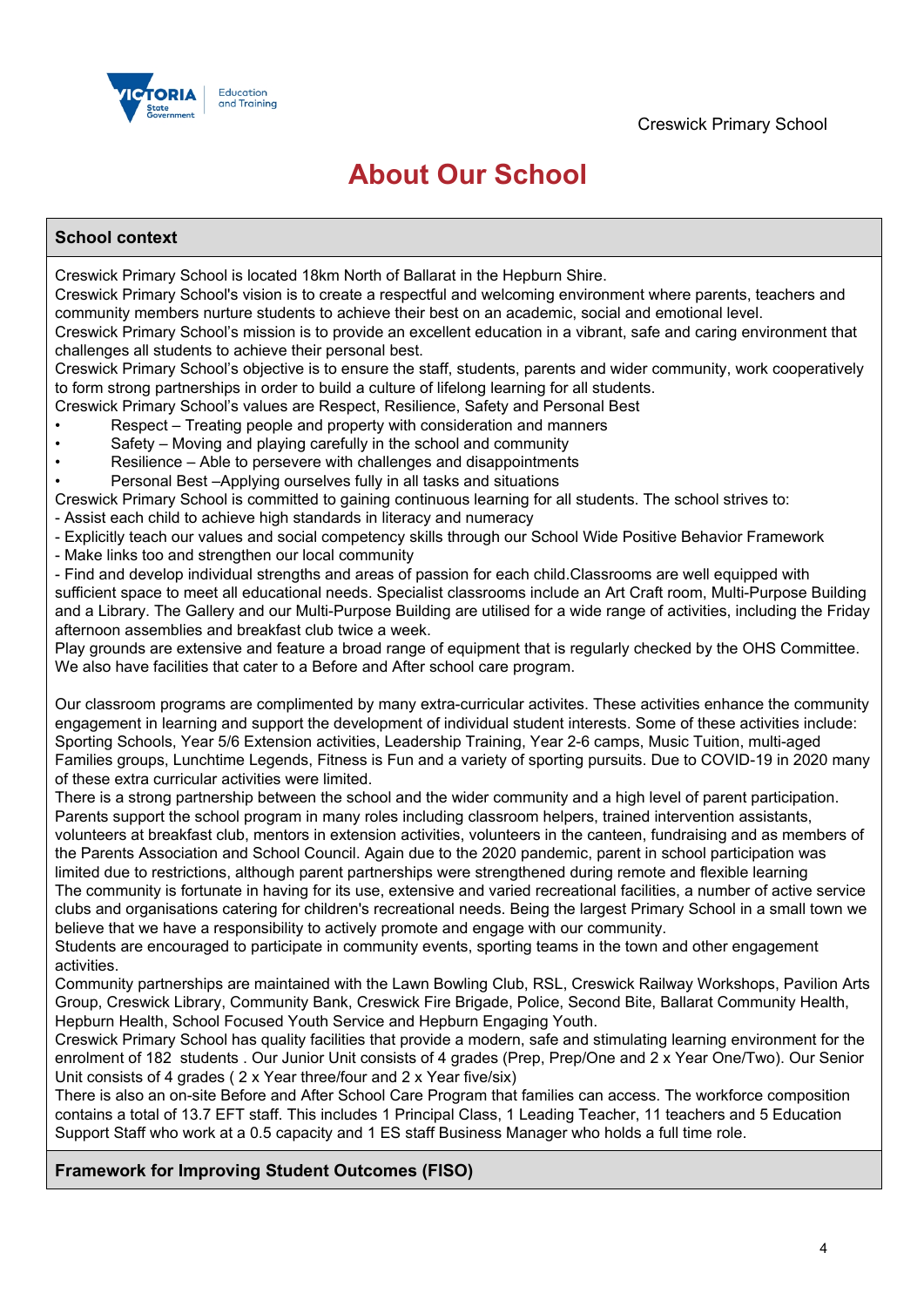

In 2020 our AIP consisted of the following Goals and Key Improvement Strategies: GOAL 1:To improve learning growth and outcomes for all students in literacy and numeracy. Our Key Improvement Strategies to achieve this goal were: Due to the circumstances of COVID-19 and Remote and Flexible Learning most of these strategies were partially achieved towards this goal. 1a. Develop, document and embed an agreed research-based instructional model and sequential curriculum Work on developing and embedding an agreed researched based instructional model began with staff collaboration in researching agreed components in the development of a whole school model has begun and this work will continue to be led by our Learning Specialists as a focus in 2021. 1b Embed the PLC collaborative culture and improvement cycle across the school. In some aspects this work continued with staff working more collaboratively than they ever have before during remote and flexible learning, although they were physically apart. Teams really came together to support each other and deliver the learning to their students. The inquiry cycle aspect of PLC was attempted to begin in Term 3 before another instance of Remote and Flexible Learning occurred. Our overall goal of learning growth continued to be a focus throughout the pandemic with teachers.Teachers continued to identify students requiring support or extension, and Numeracy and Literacy Interventions continued via online platforms.Teachers used a range of teaching strategies that supported different abilities and ways of thinking and learning - to a whole new level with Remote learning 1c Develop data literate teachers who effectively use evidence and assessment to differentiate student learning Teachers continued to use data to monitor student learning, using evidence and assessment to support students and move towards independent practice.They provided regular feedback to students on their progress against individual learning goals. Teachers designed authentic, fit for purpose assessments to reflect the learning program and objectives. They challenged and supported each other to improve their practice. 1d Action plan to acelerate improvement. Our Action Plan started in Term One with Teaching Partners working closely with our Year 5/6 teachers in using assessment and providing differentiated teaching and learning for the identified students. Due to the pandemic and the cancellation of NAPLAN the Action Plan did not continue past Term One. GOAL 2: Empower students to be self regulated learners actively engaged in their learning and community. Our Key Improvement Strategies to achieve this goal were: 2a: Develop and embed a shared understanding of student voice, leadership and agency.

Although this KIS was not a focus for us this year due to COVID circumstances, there were still outcomes that occurred through the remote learning process. Student voice and agency was a focus throughout remote and flexible learning to which support student engagement. Students were empowered to take ownership of their learning. In Term One through whole school professional learning we explored and enhanced our understanding of student voice and agency through unpacking the DET AMPLIFY document.

2b: Build feedback loops between teachers and learners.

Coaching cycles between DSSI teaching partners and staff were achieved in Term One. Due to the pandemic this did not continue for the remainder of the year.

Goal 3 :To develop confident global citizens.

Our Key Improvement Strategies to achieve this goal were:

3a. Embed high expectations for student behaviour underpinned by the school's vision and values.

We continued to work with our SWPB coach at the beginning of the year. We continue to keep our school values visible thorughout Remote and Felxible learning through the continuation of the presentation of student awards and wellbeing lessons focusing on our values. The Compass chronicle was updated to reflect our school values. Koorie Champion Appointed and attended Professional learning. We developed our school vision with consultation of staff and community.

## **Achievement**

Student learning during 2020 was like no other. Staff, students and families embarked on a steep learning curve never before experienced With the initial transition to Remote and Flexible learning as a school we started by establishing the learning needs of our students and their families. Initial paper learn from home packs were distributed with the vision of moving towards online learning over time – to allow families to transition slowly and allow teachers to undertake professional learning in how to use our online platform of Seesaw. Guidelines were developed according to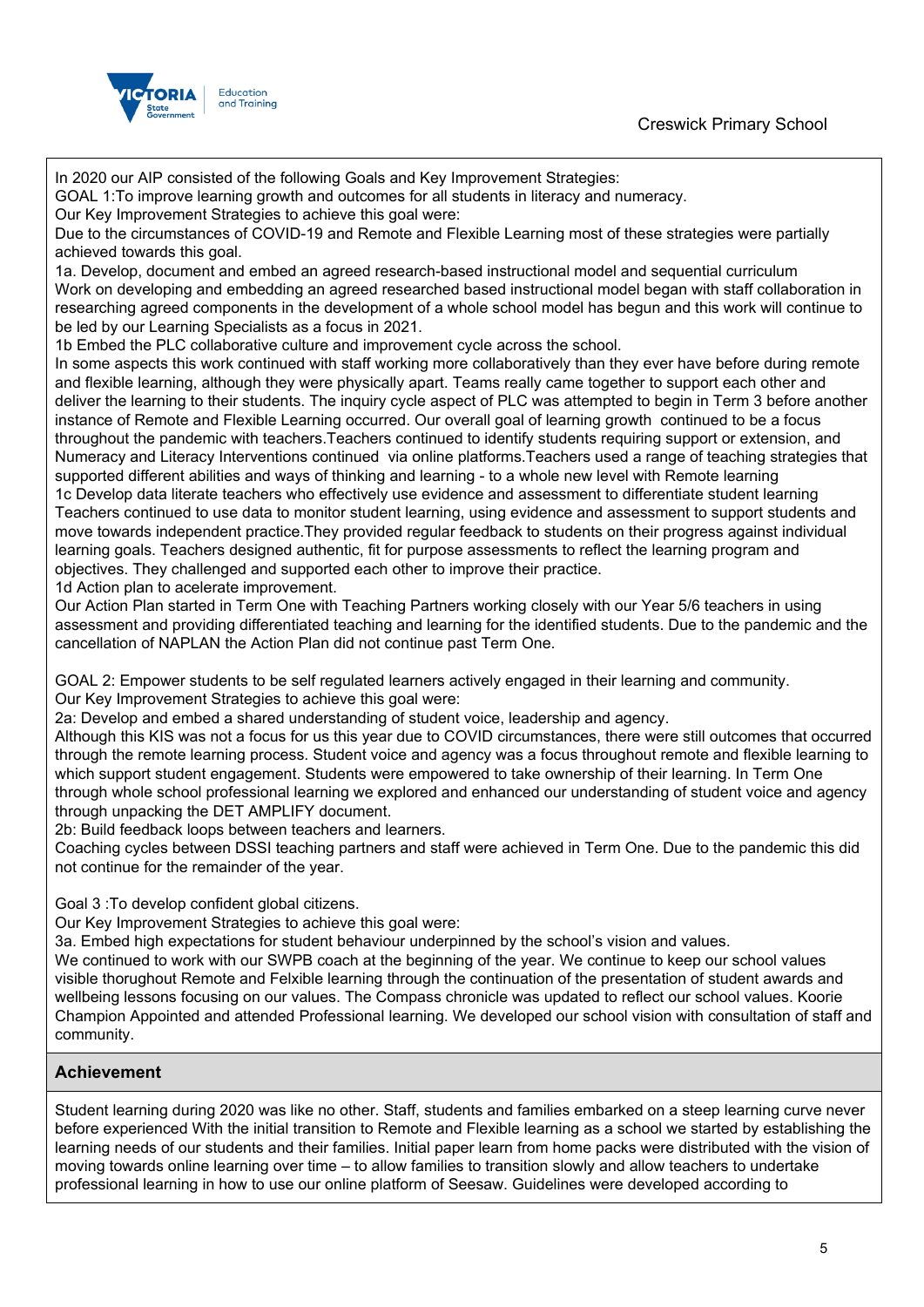

Department expectations of curriculum and daily requirements.

Our main focus as a school was:

- keeping students and their families connected to school, their teachers and their learning
- supporting families through resourcing where and when needed
- having clear, consistent and regular communication to keep parents informed

The majority of our students and families coped well with Remote and Flexible Learning. As a school we were patient, flexible, realistic and honest and students were set tasks that they could complete at their own pace. Regular and timely feedback kept the students engaged and teachers took feedback from students on what activities they enjoyed and used this for future planning. Teachers conducted webex lessons so students could connect with each other and also attend sessions if they required support with a task. We were aware of the emotional impact on families and set regular wellbeing tasks. Teachers also communicated weekly with students and families.

When returning to school in Term Four we reflected on the outcomes of Remote and Flexible Learning on our students, staff and families. Students had become more self-sufficient and our junior (Prep - 2) students who engaged returned with more confidence. There learning benefited from the one on one home learning. Those who didn't engage with Remote Learning returned further behind than where they were at, at the beginning of the year. These students were immediately identified and interventions were started. We found that Remote learning resulted in high parent engagement which resulted in the further building of relationships. Parents were more connected to school and now have the knowledge of how to help and support their child at home and have an insight into their child's education.

Student achievement data shows that:

In English we have a higher average percentage of students at or above level than similar schools and the state average. (Creswick 86.5%/Similar schools 80.9%/State 86.3%)

In Mathematics we have higher average percentage of students at or above expected level than similar schools and are a little below the state average. (Creswick 82%/Similar schools 80.9%/State 86.3%) There was no NAPLAN data for 2020.

## **Engagement**

Attendance data for 2020 showed that we were slightly down on average number of days compared to the 4 year average. (14.5 down to 14)

We were also lower than the average for similar schools. (Creswick 14/ Similar schools 15.6) All year levels with the exception of Year 4's had an over 90% attendance rate.

At Creswick Primary School our main focus during Remote Learning was:

- keeping students and their families connected to school, their teachers and their learning
- supporting families through resourcing where and when needed
- Having clear, consistent and regular communication to keep parents informed

We ensured that communication was timely and that all resources were put in place in supporting family and student engagement. The majority of our students were engaged during remote learning, due to the programs and strategies that were put in place which supported them in building their resilience, persistence and independence.

To support student engagement back to onsite learning we prioritised giving students the time and place to reconnect with each other . We closely monitored attendance and re-enagement of students and families and sought support from services when required. We were mindful of establishing a balance of allowing students to connect with peers, staff and their environment, easing them back into onsite learning and conducting some assessments to gauge learning during remote time. We also focused on continued regular communication with parents as some were feeling anxious around students returning to school and how their child would cope.

Creswick Primary School continues to work with families to ensure students are at school and learning during onsite instruction. The school continued to send SMS messages to parents, requesting them to notify the school of any absences and make phone calls after extended periods of absences. The school utilises our school chaplain, external services and works closely with the re-engagement officers at DET to support chronic absences and return to school processes.

### **Wellbeing**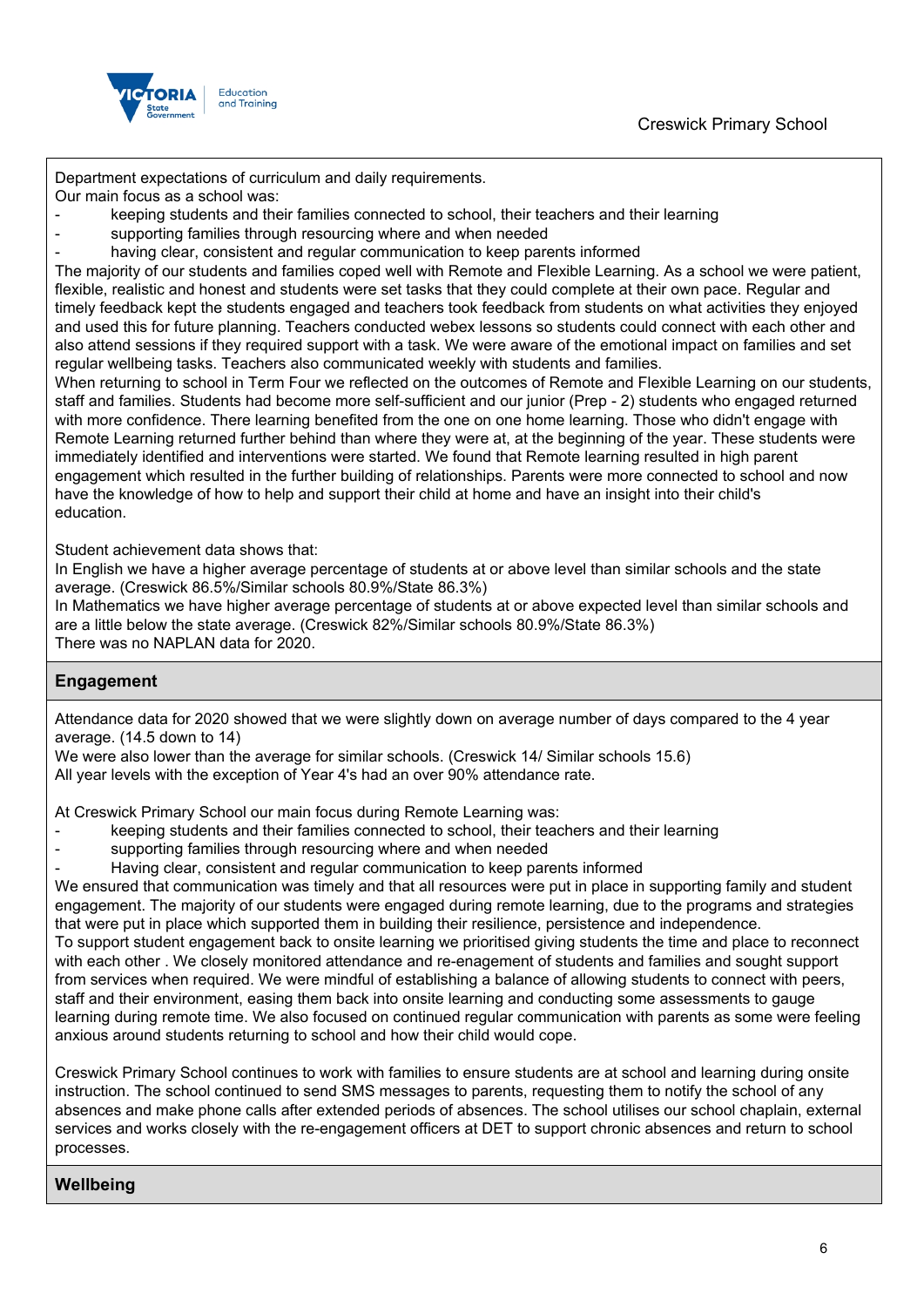



Health and Well-being of students, their families and our staff was the number one priority of 2020.

Supports and strategies that were put in place were:

- We Identified Students at risk that needed support – compiled this list with staff, well-being co-ordinator and school chaplain

- School chaplain identified students she would contact weekly via phone and also set tasks for on Seesaw based on growth mind set, positive self talk, gratitude etc.

- School developed a whole school phone call schedule so as not to overload or bombard parents

- Phone calls to all families- Principal called each family leading up to Term 2 to assess their access to ICT equipment, how they were going in the current state of COVID and if and how we could support them

- Arranged for ICT equipment and access to be organised for families in need

- Student well-being was and continues to be a key item on all meeting agendas

- Clear, consistent, regular and supportive communication with families and students with an emphasis on support for students and families and for them to do what works for them in their unique situations in relation to learning.

- Breakfast club items provided to families and hampers provided through a grant from Bendigo bank.

- Staff well-being was a main focus and priority in all meeting agendas. Processes were put in place to support and promote connection and well-being – staff get together online, weekly team and unit planning to support each other, activities to gauge well-being and share ideas, fun trivia at meetings. Staff were also supported by clear and concise communication, guidelines and expectations, ensuring they were receiving timely information relived stress of not knowing what was going on.

Student well-being will continue to be a focus at Creswick Primary School where we will continue to create a safe and inclusive learning environment for all of our students. We will continue to build upon the learnings from 2020 to continue to encourage connection with our families and students connections with their community..

The Attitude to School Survey Data was conducted when students returned to onsite learning in Term Four. Students. The data showed:

Students sense of connectedness was up from 2019 67% - 76% and was the same as similar schools.

Parent satisfaction, according to the Parent Opinion Survey, indicated pleasing results with a percentage of 82.8% higher than the state average.

Staff satisfaction positive endorsement was positive at 81.9 higher than the state average of 77.8%. These results were very pleasing considering the challenging year.

## **Financial performance and position**

Creswick Primary School finished with a surplus of \$36,383.

The school received equity funding in 2020 and used this to:

- Employ our school chaplain an extra day per week
- Employ casual support staff to run intervention programs and support the needs of individual students and cohorts
- Support the running of the Hands on Learning Program
- -To support student well-being

- Purchase a range of teaching and learning resources

Our government grants consisted of money from Sporting Schools to purchase sporting equipment, a grant from Bendigo Bank for parent 'help out hampers" and monies paid by Universities for Teacher Supervision Placements. Due to COVID 19 no Parent Association funds were raised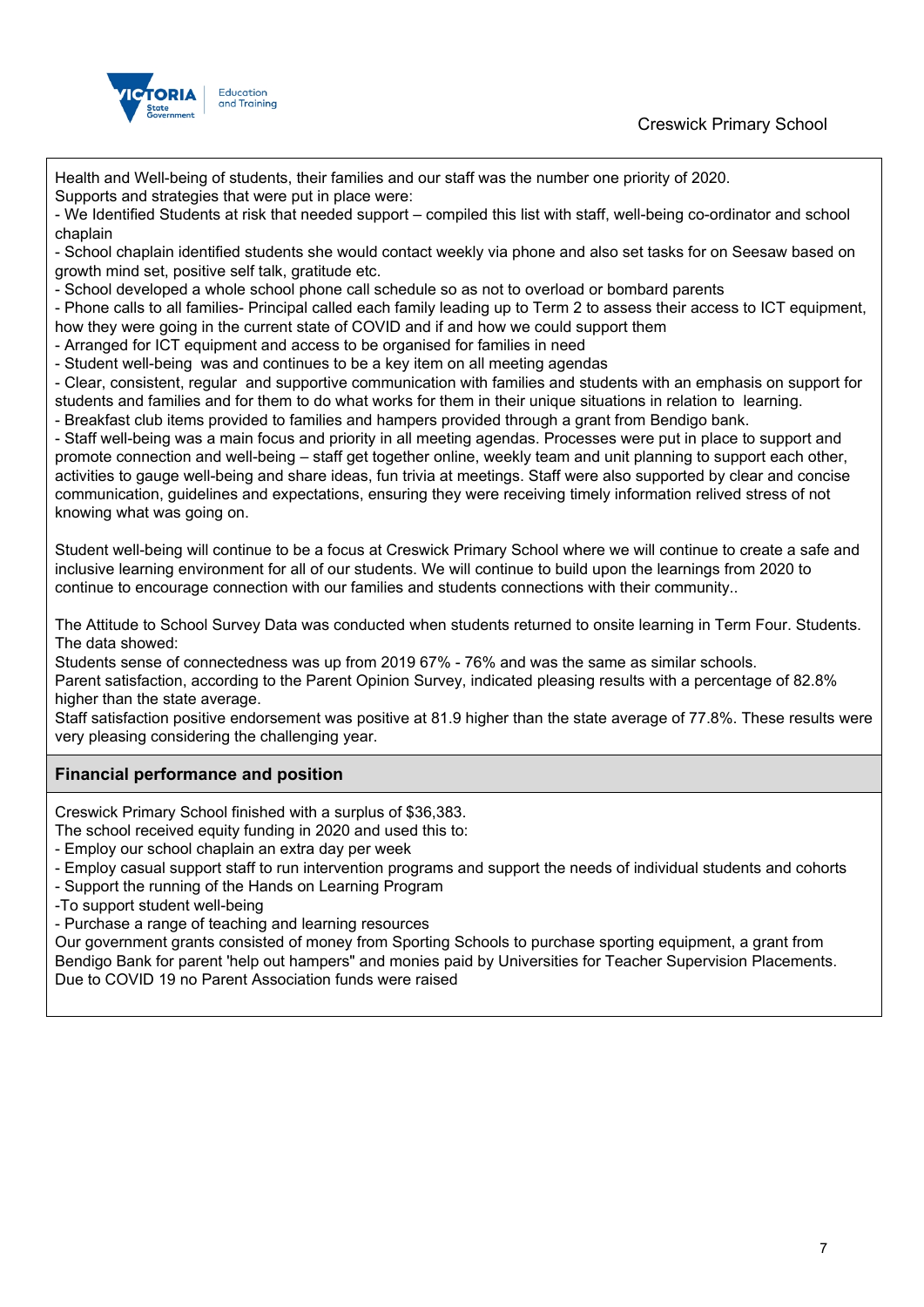

# **Performance Summary**

The Performance Summary for government schools provides an overview of how this school is contributing to the objectives of the Education State and how it compares to other Victorian Government schools.

All schools work in partnership with their school community to improve outcomes for children and young people. Sharing this information with parents and the wider school community helps to support community engagement in student learning, a key priority of the Framework for Improving Student Outcomes.

Refer to the 'How to read the Annual Report' section for help on how to interpret this report.

# SCHOOL PROFILE

#### **Enrolment Profile**

A total of 184 students were enrolled at this school in 2020, 79 female and 105 male.

0 percent of students had English as an additional language and 3 percent were Aboriginal or Torres Strait Islander.

#### **Overall Socio-Economic Profile**

The overall school's socio-economic profile is based on the school's Student Family Occupation and Education index (SFOE) which takes into account parents' occupations and education.

Possible socio-economic band values are: Low, Low-Medium, Medium and High.

This school's socio-economic band value is: Medium

#### **Parent Satisfaction Summary**

The percent endorsement by parents on their school satisfaction level, as reported in the annual Parent Opinion Survey.

Percent endorsement indicates the percent of positive responses (agree or strongly agree) from parents who responded to the survey.



#### **School Staff Survey**

The percent endorsement by staff on School Climate, as reported in the annual School Staff Survey.

Percent endorsement indicates the percent of positive responses (agree or strongly agree) from staff who responded to the survey. Data is suppressed for schools with three or less respondents to the survey for confidentiality reasons.

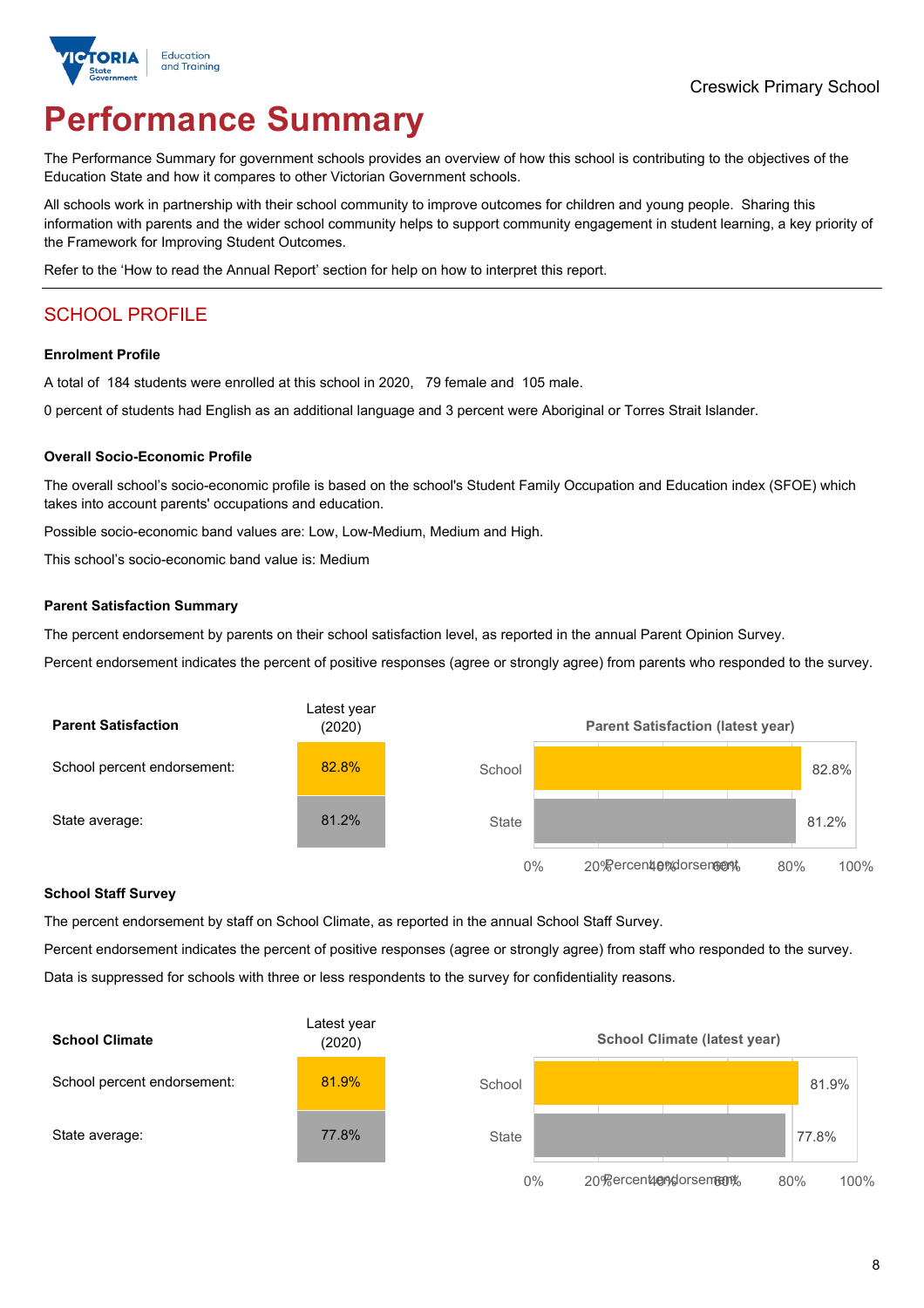

# ACHIEVEMENT

Key: 'Similar Schools' are a group of Victorian government schools that are like this school, taking into account the *school's socioeconomic background of students, the number of non-English speaking students and the size and location of the school.*

#### **Teacher Judgement of student achievement**

Percentage of students working at or above age expected standards in English and Mathematics.



#### **NAPLAN**

NAPLAN tests were not conducted in 2020.

#### **NAPLAN Learning Gain**

NAPLAN learning gain is determined by comparing a student's current year result to the results of all 'similar' Victorian students (i.e. students in all sectors in the same year level who had the same score two years prior).

NAPLAN tests were not conducted in 2020.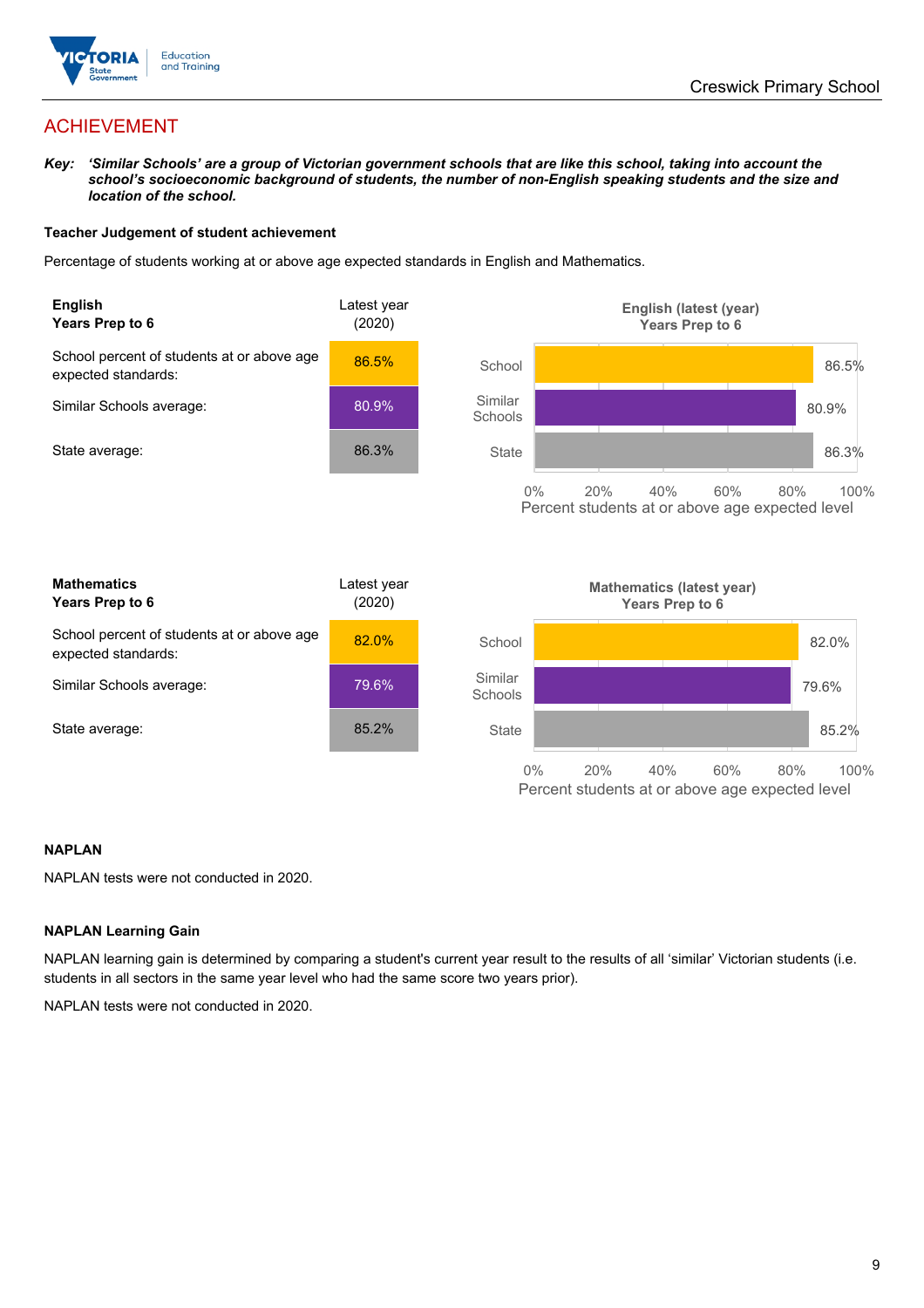

# ENGAGEMENT

Key: 'Similar Schools' are a group of Victorian government schools that are like this school, taking into account the *school's socioeconomic background of students, the number of non-English speaking students and the size and location of the school.*

#### **Average Number of Student Absence Days**

Absence from school can impact on students' learning. Common reasons for non-attendance include illness and extended family holidays. Absence and attendance data in 2020 may have been influenced by local processes and procedures adopted in response to remote and flexible learning.



#### **Attendance Rate (latest year)**

|                                             | Prep | Year 1 | Year 2 | Year 3 | Year 4 | Year 5 | Year 6 |
|---------------------------------------------|------|--------|--------|--------|--------|--------|--------|
| Attendance Rate by year level<br>$(2020)$ : | 90%  | 92%    | 96%    | 93%    | 88%    | 94%    | 94%    |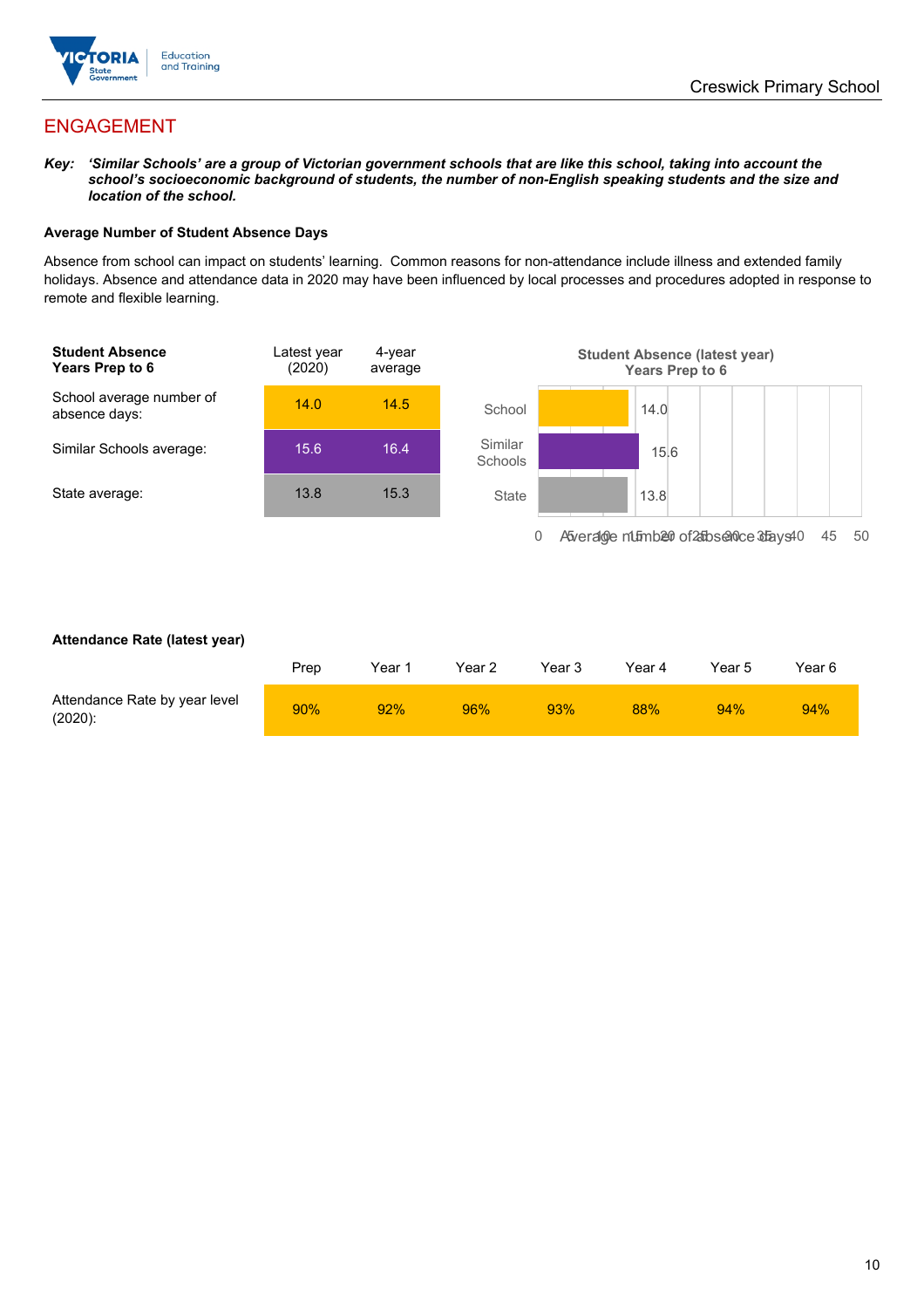

# WELLBEING

Key: 'Similar Schools' are a group of Victorian government schools that are like this school, taking into account the *school's socioeconomic background of students, the number of non-English speaking students and the size and location of the school.*

#### **Student Attitudes to School – Sense of Connectedness**

The percent endorsement on Sense of Connectedness factor, as reported in the Attitudes to School Survey completed annually by Victorian Government school students, indicates the percent of positive responses (agree or strongly agree).

Schools who participated in the Student Attitudes to School survey in 2020 should refer to the advice provided regarding the consistency of their data.

| <b>Sense of Connectedness</b><br>Years 4 to 6 | Latest year<br>(2020) | 4-year<br>average |  |
|-----------------------------------------------|-----------------------|-------------------|--|
| School percent endorsement:                   | 76.2%                 | 74.6%             |  |
| Similar Schools average:                      | 74.8%                 | 78.9%             |  |
| State average:                                | 79.2%                 | 81.0%             |  |

*Due* to lower participation rates and differences in collection *methodology in 2020, data are often not comparable with previous years or within similar school groups. Care should be taken when interpreting these results.*



#### **Student Attitudes to School – Management of Bullying**

The percent endorsement on Management of Bullying factor, as reported in the Attitudes to School Survey completed annually by Victorian Government school students, indicates the percent of positive responses (agree or strongly agree).

Schools who participated in the Student Attitudes to School survey in 2020 should refer to the advice provided regarding the consistency of their data.

| <b>Management of Bullying</b><br>Years 4 to 6 | Latest year<br>(2020) | 4-year<br>average |
|-----------------------------------------------|-----------------------|-------------------|
| School percent endorsement:                   | 59.8%                 | 70.7%             |
| Similar Schools average:                      | 74.3%                 | 80.0%             |
| State average:                                | 78.0%                 | 80.4%             |



**Management of Bullying (latest year) Years 4 to 6**

*Due to lower participation rates and differences in collection methodology in 2020, data are often not comparable with previous years or within similar school groups. Care should be taken when interpreting these results.*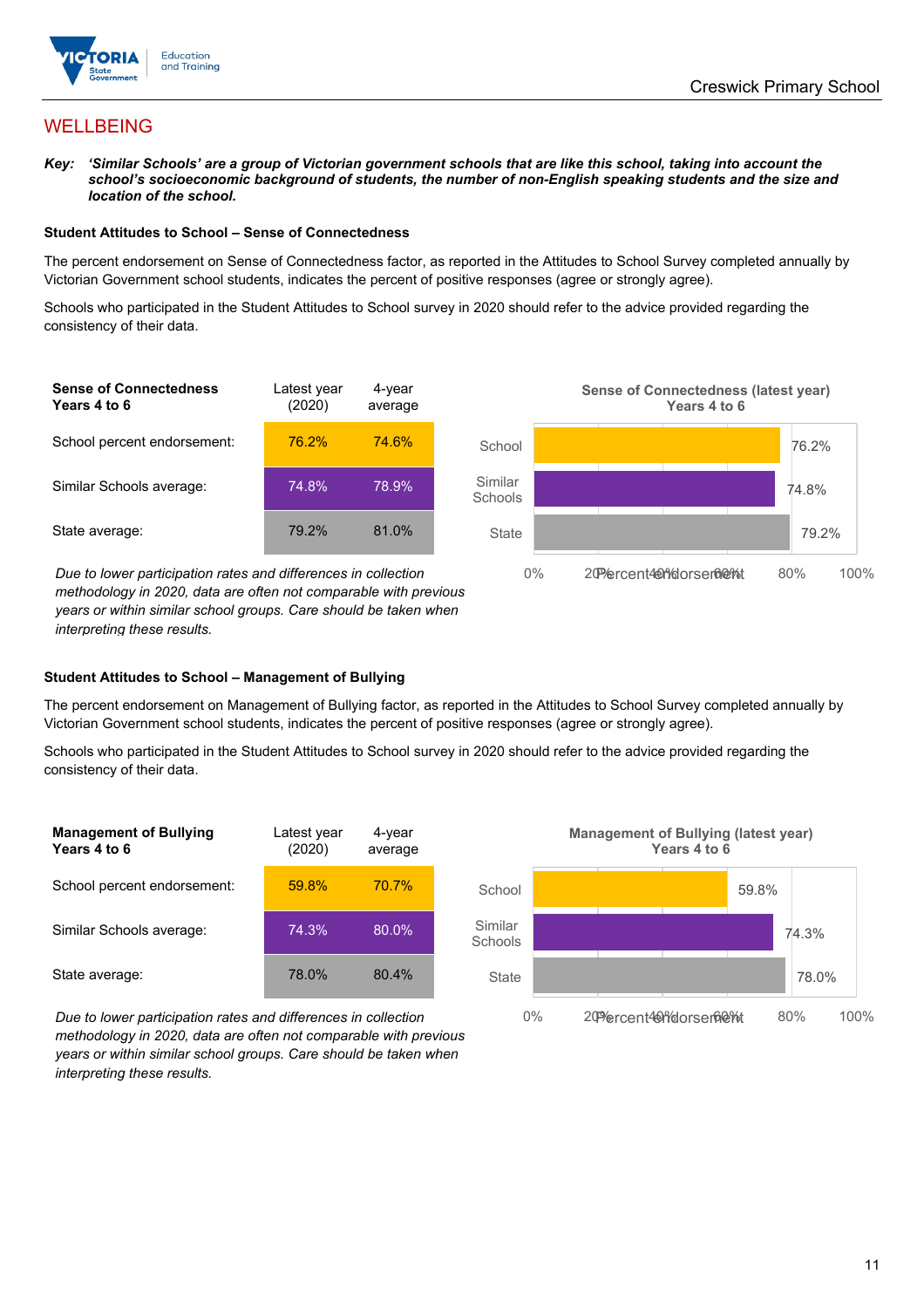

# **Financial Performance and Position**

FINANCIAL PERFORMANCE - OPERATING STATEMENT SUMMARY FOR THE YEAR ENDING 31 DECEMBER, 2020

| <b>Revenue</b>                  | <b>Actual</b> |
|---------------------------------|---------------|
| <b>Student Resource Package</b> | \$1,636,719   |
| Government Provided DET Grants  | \$365,100     |
| Government Grants Commonwealth  | \$12,275      |
| Government Grants State         | <b>NDA</b>    |
| Revenue Other                   | \$4,142       |
| <b>Locally Raised Funds</b>     | \$35,801      |
| <b>Capital Grants</b>           | <b>NDA</b>    |
| <b>Total Operating Revenue</b>  | \$2,054,037   |

| Equity <sup>1</sup>                                 | <b>Actual</b> |
|-----------------------------------------------------|---------------|
| Equity (Social Disadvantage)                        | \$157,308     |
| Equity (Catch Up)                                   | <b>NDA</b>    |
| <b>Transition Funding</b>                           | <b>NDA</b>    |
| Equity (Social Disadvantage – Extraordinary Growth) | <b>NDA</b>    |
| <b>Equity Total</b>                                 | \$157,308     |

| <b>Expenditure</b>                    | <b>Actual</b> |
|---------------------------------------|---------------|
| Student Resource Package <sup>2</sup> | \$1,612,431   |
| Adjustments                           | <b>NDA</b>    |
| <b>Books &amp; Publications</b>       | \$546         |
| Camps/Excursions/Activities           | \$10,461      |
| <b>Communication Costs</b>            | \$6,766       |
| Consumables                           | \$47,573      |
| Miscellaneous Expense <sup>3</sup>    | \$35,134      |
| <b>Professional Development</b>       | \$4,433       |
| Equipment/Maintenance/Hire            | \$40,249      |
| <b>Property Services</b>              | \$103,526     |
| Salaries & Allowances 4               | \$102,740     |
| <b>Support Services</b>               | \$4,125       |
| Trading & Fundraising                 | \$26,168      |
| Motor Vehicle Expenses                | <b>NDA</b>    |
| Travel & Subsistence                  | <b>NDA</b>    |
| <b>Utilities</b>                      | \$23,504      |
| <b>Total Operating Expenditure</b>    | \$2,017,655   |
| <b>Net Operating Surplus/-Deficit</b> | \$36,383      |
| <b>Asset Acquisitions</b>             | <b>NDA</b>    |

(1) The equity funding reported above is a subset of the overall revenue reported by the school.

(2) Student Resource Package Expenditure figures are as of 01 Mar 2021 and are subject to change during the reconciliation process.

(3) Miscellaneous Expenses include bank charges, administration expenses, insurance and taxation charges.

(4) Salaries and Allowances refers to school-level payroll.